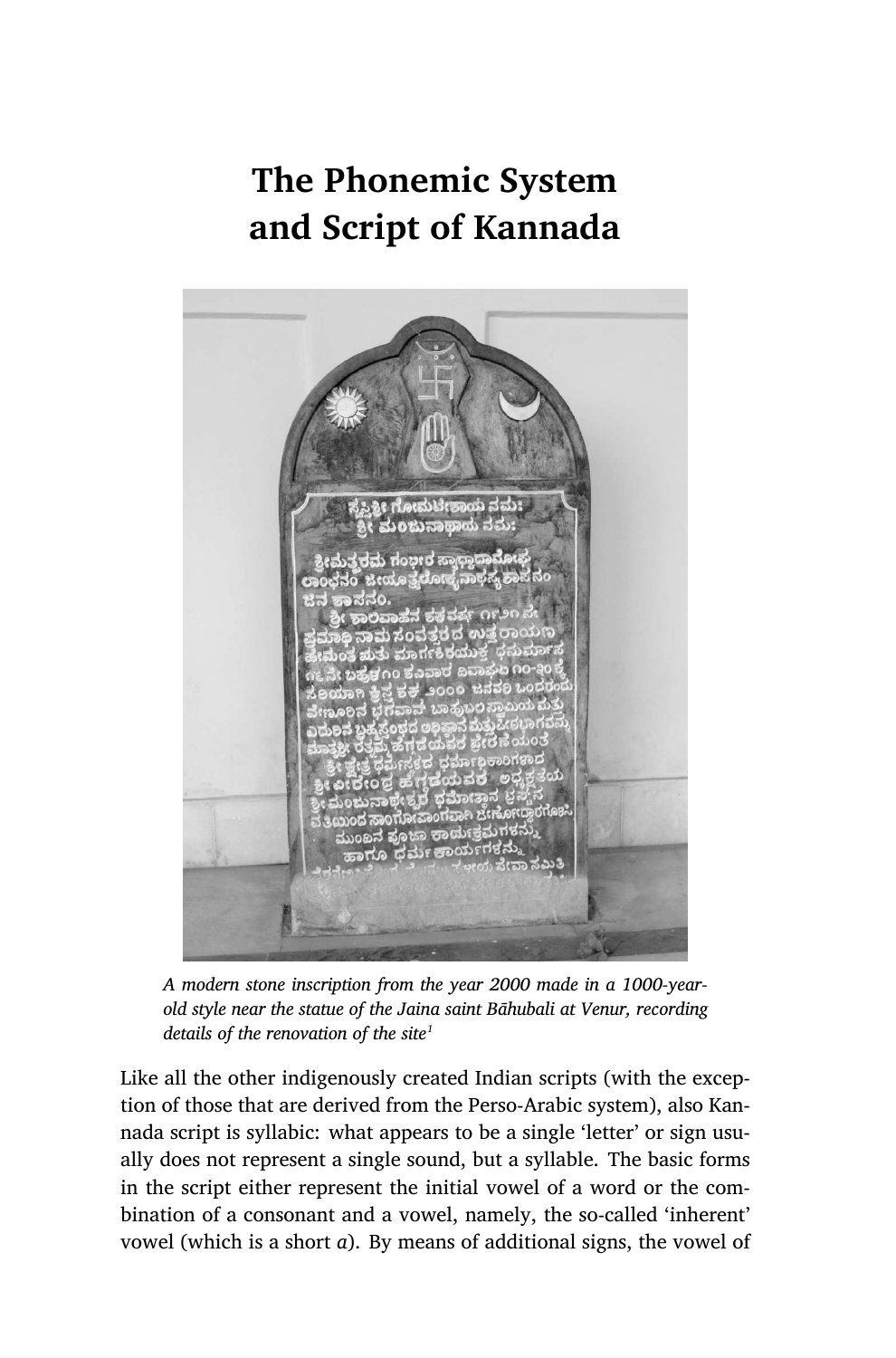a syllable can be altered, or a single consonant can be turned into a compound consonant.

This means that the Kannada script system differs considerably from what is used in European languages. A learner who is not yet familiar with such a script (the type of script that is not termed 'alphabet' but *abugida*) may need a little time to grow familiar with its principles but will soon realize its basic simplicity and will appreciate its logical structure. Essentially, Kannada words are pronounced *exactly* as they are written. There are no odd spelling conventions like the 'th', 'sh' and 'ch' in English, or the 'sch' in German, where the pronunciation has little to do with the sounds that are represented by 't', 's', 'h' and 'c'. Also the dictionary order of the signs in Kannada script is highly rational and very quickly learnt.

Kannada has borrowed many words from Sanskrit since earliest times, and along with those words came some influence of the Indo-European languages, namely, the use of aspirated consonants. Also the special, not often used sign called *visarga,* and the modern use of the *anusvāra,* are a result of Sanskritic influence.

### **The vowels**

Kannada distinguishes the five short vowels *a, i, u, e* and *o* (in this alphabetical or dictionary order), as well as the long versions of these same vowels, which are pronounced by simply prolonging the short ones to approximately twice the length. In Latin transliteration the long vowels are indicated by means of a macron, as *ā, ī, ū, ē* and *ō.*<sup>2</sup> There are two diphthongs, indicated as *ai* and *au.*

A historical peculiarity is the so-called 'vocalic *r*', which occurs only in Sanskrit loan words. In the original Sanskrit, it was pronounced like the *er* in the Dutch word *vader* or in the Scottish pronunciation of the English *father:* a trilled *r* that has the quality of a vowel. In the Middle Indian dialects (Prakrit), this original pronunciation was replaced by a combination of a consonantal *r* and a faint short vowel, either an *i* or a *u,* producing 'ri' or 'ru' which, strictly speaking, is of course no longer a vowel. Most Kannada speakers pronounce the 'vocalic *r*' (which is represented as *ṛ*) as *ru,* or as a combination that resembles the *re* in the French pronunciation of a word like *premier.*

In the Kannada 'alphabet' these vowels appear first, in this order: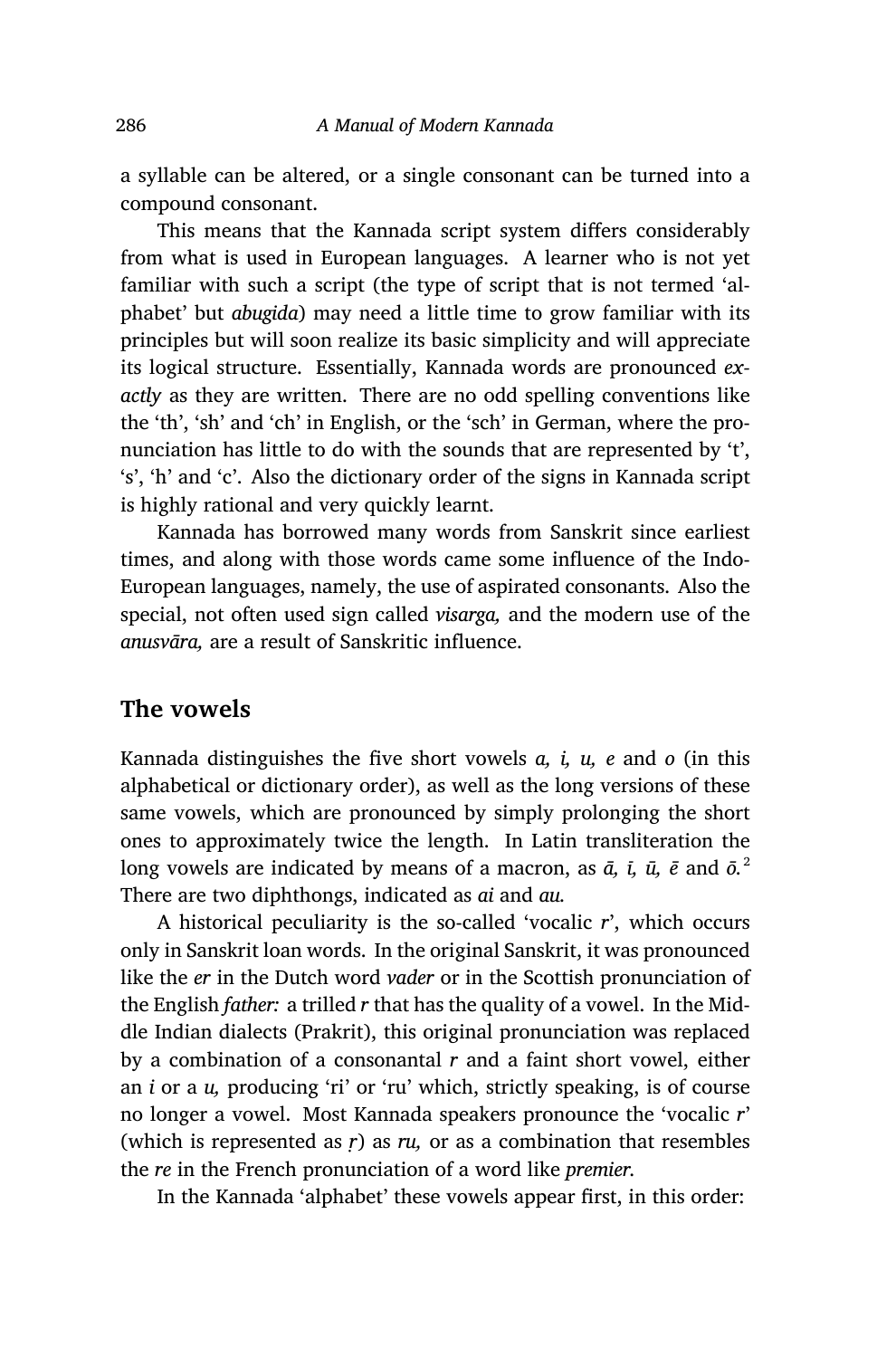|  |  | a ā i ī u ū r <sup>3</sup> e ē ai o ō au |  |  |  |  |
|--|--|------------------------------------------|--|--|--|--|
|  |  | e e q e o o o to do do do do do do       |  |  |  |  |

The pronunciation of the Kannada vowels is, except for that of the 'vocalic *ṛ*', quite like what the letters in transliteration suggest in the majority of Western languages that are written in Latin script.

- *a* like in German *Mann,* Dutch *kan,* French *chat*
- *e* like in German *Mensch,* English *bet, men*
- *i* like in German *ich,* Dutch *vlieg,* French *chic*
- *o* like in German *flott,* Dutch *hond,* French *botte*
- *u* like in German *und,* Italian *tu,* the *ou* in French *vous,* the *oe* in Dutch *toen*
- *ai* a diphthong, like the *ei* in German *Schein* or the so-called 'long i' in English *like*
- *au* a diphthong, like in German *Frau,* the *ou* in Dutch *kou,* more closed than the *ow* in English *now*

The long  $\bar{a}$ ,  $\bar{e}$ ,  $\bar{\iota}$ ,  $\bar{o}$ ,  $\bar{u}$  are real long vowels:<sup>4</sup> they have the same quality as the short vowels but sound approximately twice as long as the short ones.

#### **The consonants**

Like in all the other Indian scripts that are derived from the common ancestral Brāhmī script, the Kannada script system has five *varga-*s or 'groups' of consonants, which are alphabetically listed after the vowels, in groups of five each, i.e., four plosives or occlusives and the corresponding homorganic nasal (i.e., the nasal that is pronounced with the tongue in a similar position). These groups are termed *kaṃṭha, tālavya, mūrdhanya, dāṃta* and *auṣṭhya,* or guttural, palatal, retroflex, dental and labial, according to the articulatory point where the tongue interrupts (in the case of plosives) or channels (in the case of nasals) the flow of breath while speaking: the throat, the palate, the hard palate in the middle of the mouth, the teeth, and the lips.

The plosives are either unvoiced or voiced, and unaspirated or aspirated. In the case of voiced consonants, the vocal cords vibrate during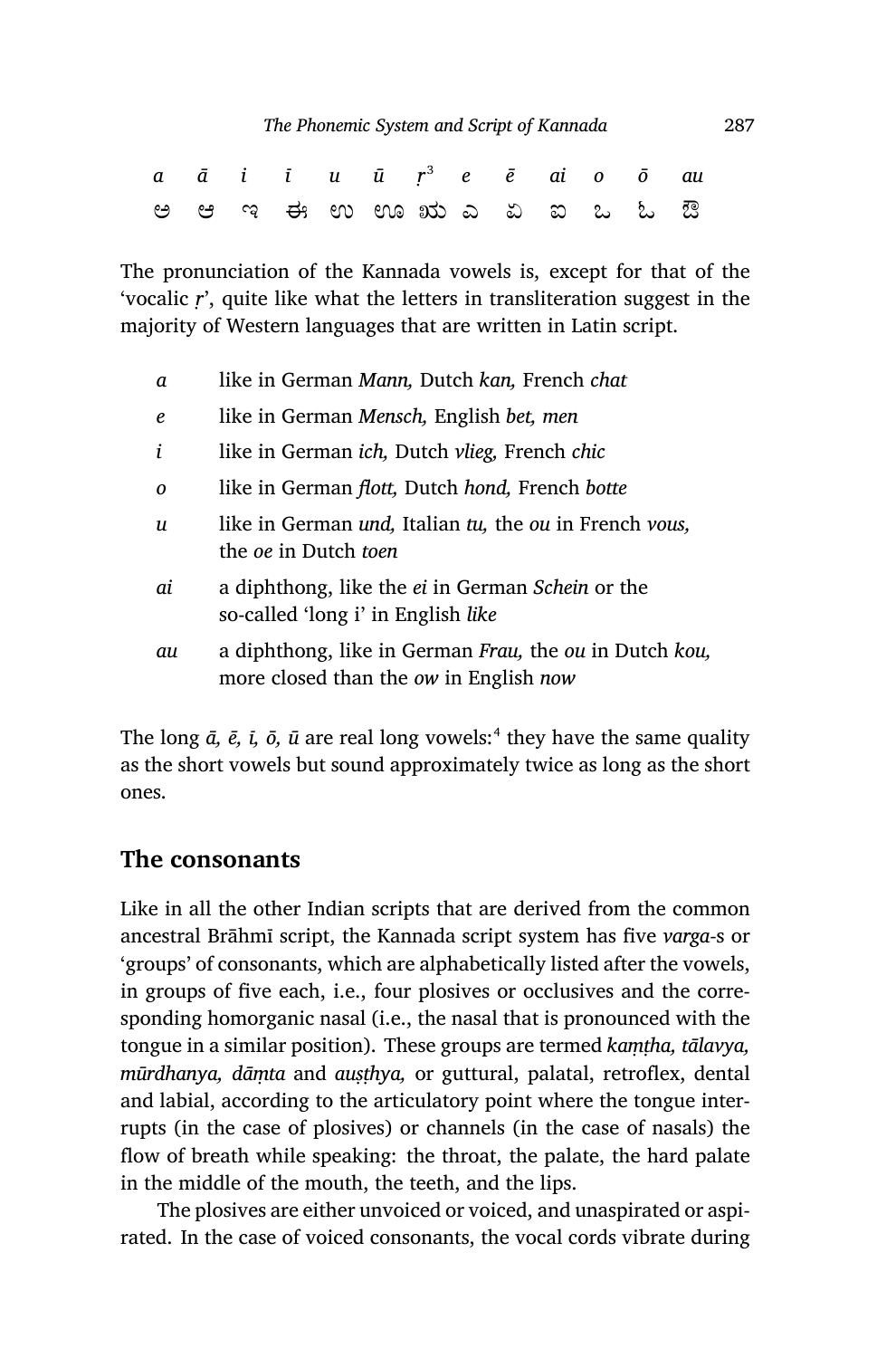pronunciation (e.g., English or German *d, b, g*), and not so with unvoiced consonants (e.g., English or German *t, p, k*). Aspirated consonants are followed, in careful pronunciation, by a clear puff of breath, which sounds like a soft 'h'. In English and in most regional varieties of German one hears a clear aspiration when a stressed syllable begins with a plosive: compare the two 'p's in the English word *paper* or the German *Papier.* In Kannada, as also in other Indian languages, all plosives can be aspirated, and this may demand a bit of practice of the average Western learner. However, in Kannada one can comfort oneself in the knowledge that also many native speakers (namely the less educated) do not aspirate, or actually aspirate the wrong consonants (in what is termed 'hypercorrection'), without their speech becoming incomprehensible.

The so-called palatal consonants are actually double consonants, but in the Indian linguistic consciousness they are treated as single letters. They are combinations of a plosive  $+$  a palatal sibilant, comparable to English *ch* (as in 'such') and German *tsch* (unvoiced) and English *j* or *dge* (as in 'budge') or German *dsch* (voiced), and these again can be aspirated or not. In usual scholarly transliteration these letters are represented as *c* and *j* (unaspirated) and *ch* and *jh* (aspirated, as in the English words 'check' and 'jump'); the homorganic nasal is *ñ.* The guttural (or velar) consonants, which are articulated in the throat, are *k* and *g* (aspirated *kh* and *gh*), with homorganic nasal *ṅ.*

The dental consonants, which are articulated against the front teeth, are simple, because they are very similar to German consonants: *t, th, d, dh* and *n.* The retroflexes are more difficult, because they have no equivalents in German or English. Here the tip of the tongue is bent back (retro-flex), so that it touches the palate in the middle of the mouth. This results in sounds that seem oddly 'thick' and 'heavy' to most European ears; they are heard in the speech of Indians when they speak European languages, because to most Indians the German and, especially, English 't' or 'd' does not sound dental, but retroflex.<sup>5</sup> In scholarly transliteration these retroflex consonants are written like the corresponding dentals, but with a subscript dot to distinguish them: *ṭ, ṭh* etc. The labials, i.e., the sounds that are articulated with the lips, sound just like the corresponding European consonants: *p, ph* (not 'f'!) etc.

After the plosives and nasals, the semi-vowels follow in the Kannada abugida, which are represented in Latin transliteration as *y, r, l, v;* then follows the *varga* of the sibilants:, *ś, ṣ* and *s* (palatal, retroflex and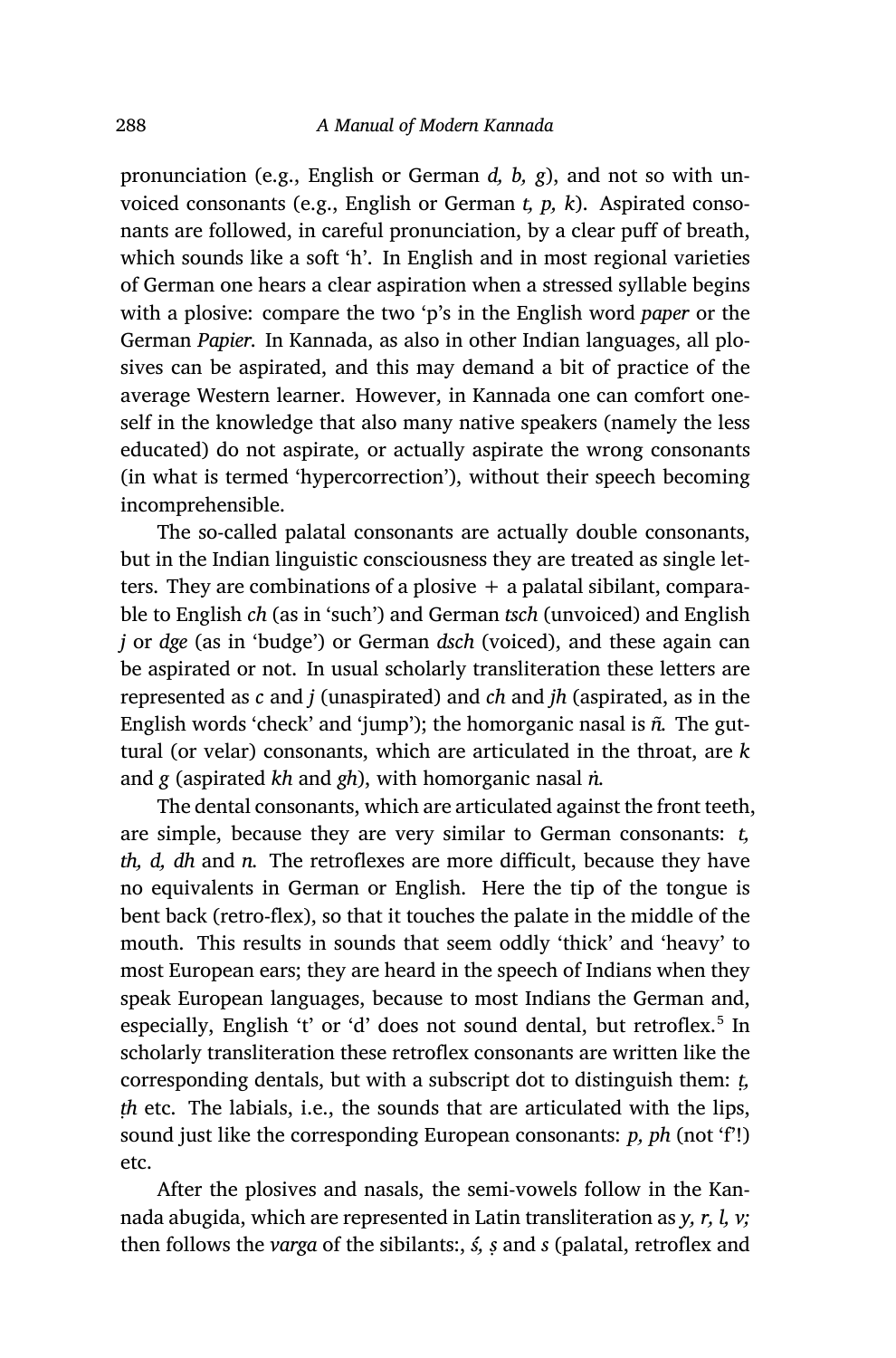dental), then the aspirant *h,* and finally the retroflex *ḷ,* which stands at the end for no other reason than that it does not occur in the classical alphabetical order of Sanskrit, after which the Kannada order has been modelled.<sup>6</sup>

Thus the complete 'alphabetical' or dictionary order in Kannada is: *a, ā, i, ī, u, ū, ṛ, e, ē, ai, o, ō, au; k, kh, g, gh, ṅ; c, ch, j, jh, ñ; ṭ, ṭh, ḍ, ḍh, ṇ; t, th, d, dh, n; p, ph, b, bh, m; y, r, l, v; ś, ṣ, s; h, ḷ.*<sup>7</sup>

## **The signs**

Every sign in Kannada script represents either an initial vowel or the combination of 'consonant  $+$  short  $a'$ . When one wants to write the same consonant in combination with another vowel, then one must modify the sign; these modifications are on the whole quite regular. Thus the sign  $\vec{\sigma}$  means *ka*,  $\vec{\tau}$  means *ga*,  $\vec{\sigma}$  means *na*. The upper right portion of these signs ( $\dot{\phantom{a}}$ ) is called the *talekattu*, which literally means 'head-bind'. When this portion is replaced by a downward curl, ಾ, this means that the short *a* of the syllable is replaced by a long *ā,* and thus we get the signs ಾ *kā,* ಾ *gā,* ಾ *nā.* When one wants to write only a *c*onsonant (e.g., at the end of a word), a different curl (the *virāma:* see below) is added, e.g.,  $\overline{\sigma}^6$  *k.* 

A few examples of words: ಮರ *mara* 'tree, wood' is very simple, consisting of two basic signs for  $ma + ra$ .  $\overline{co} \overline{d}$  *kāgada* 'paper', consists of  $k +$  'long  $a' + ga + da$ .  $\overline{\infty}$   $\overline{\infty}$   $\overline{\infty}$   $\overline{\infty}$   $\overline{\infty}$   $\overline{\infty}$   $\overline{\infty}$   $\overline{\infty}$   $\overline{\infty}$   $\overline{\infty}$   $\overline{\infty}$   $\overline{\infty}$   $\overline{\infty}$   $\overline{\infty}$   $\overline{\infty}$   $\overline{\infty}$   $\overline{\infty}$   $\overline{\infty}$   $\overline{\infty}$  *u* (the hook at the right, the *koṃbu* or 'horn', signifies that the syllable contains a short *u*.  $\cos \theta$  *būdi* 'ash' is  $b + \sin \theta$  *u'* +  $d + i$ , where (as is usual with the short *i*) the sign for short *i* takes the place of the *talekaṭṭu.*

The *virāma* ( $\widehat{\sigma}$ ) is mainly used (except in Sanskrit manuscripts) for writing new loanwords from English and other foreign languages. The structure of modern Kannada is such that final syllables end in a vowel and preceding syllables that end in a consonant are written by means of conjunct consonants (see the following section).

#### **Conjunct consonants**

The most complicated aspect of the Kannada script is the writing of the so-called *saṃyuktākṣara*-s or conjunct consonants. Graphically the first consonant in such a combination is written in normal size, and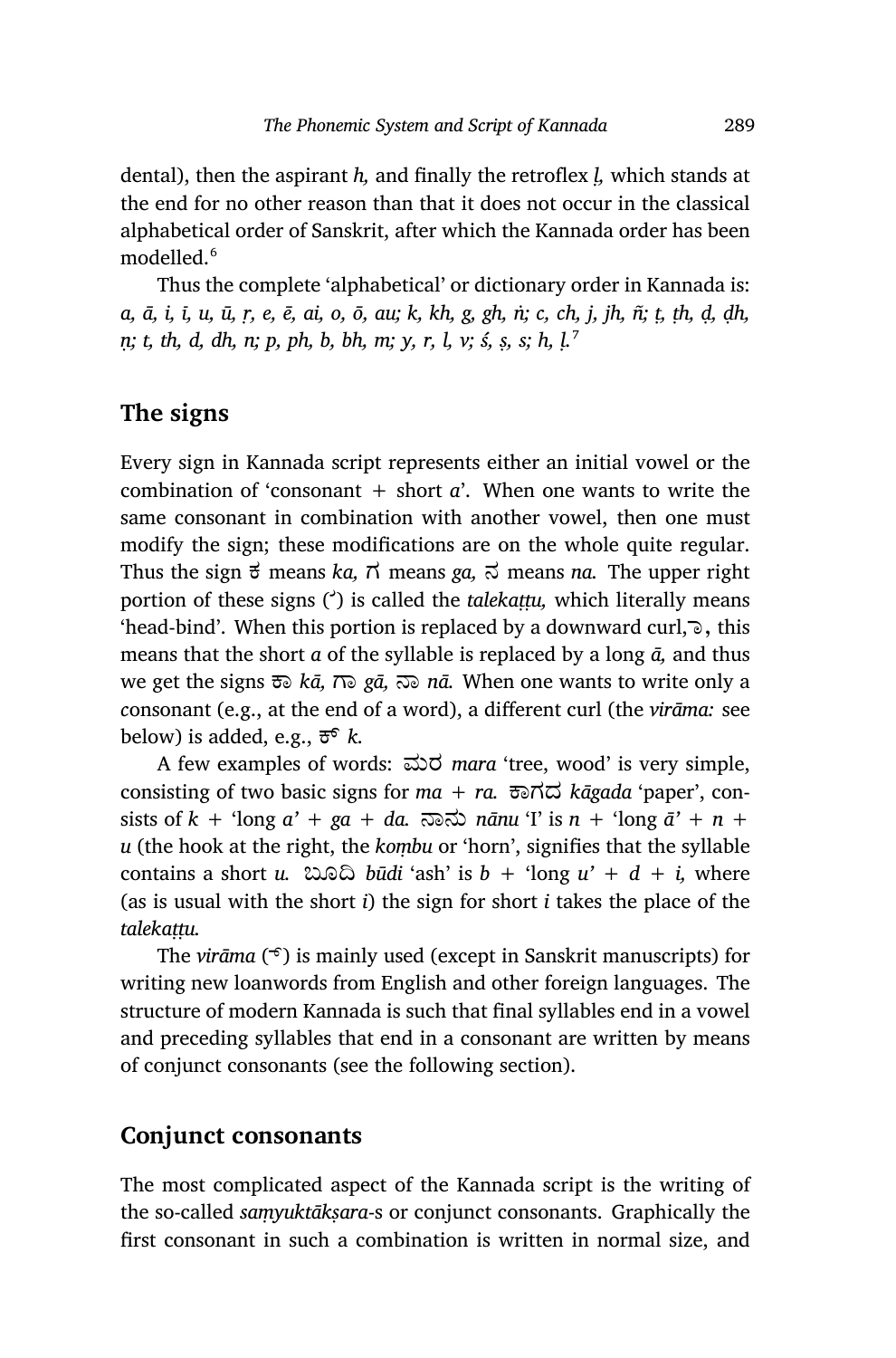any following consonants appear much smaller, below and slightly to the right of the first consonant, in forms that are called *ottakṣara* or 'compressed letters'. Most *ottakṣara*-s are easily recognizable, smaller versions of the big letters, but some of them can deviate strongly. In a word such as ಒಬ್ಬ *obba* 'a (human)', it is immediately clear that the *ottakṣara* is a *b,* just like the big letter; but in ಅೆ³ *atte* 'mother-in-law' this is not so clear, and in ಅಯ½ *ayya* 'lord' not at all. When one is unprepared, a strange-looking word such as  $\frac{3}{4}$ *e strī* 'woman' or  $\mathfrak{S}_{\mathfrak{A}}$ Laksmi (name of a goddess; also a common personal name for women) can look frightening. Therefore, while learning the script, one must pay special attention to these few peculiar *ottakṣara‑*s.

#### **Anusvāra**

The sign  $\circ$ , the *anusvāra*, which in Sanskrit indicated the nasalization of a vowel, is customarily transliterated by an 'm' with an underdot: *ṃ.* Nowadays it is used in print as well as in handwriting for the homorganic nasal, i.e., a nasal that is pronounced with the speech organs in the same positions as for the following plosive consonant. In other words, its pronunciation depends on what follows it in writing. For instance, *t* is a dental plosive, therefore a word like **⊖**oo *amte* (meaning 'it is said that') is pronounced 'ante', because the *anusvāra* signifies the nasal from the same *varga* or category of consonants (the dental category, in this case) as the following *t*. In  $\text{\textsterling}$  600200 *kombu* (meaning 'horn') the *anusvāra* signifies a bilabial *m,* because it is followed by the bilabial plosive *b,* and the word is pronounced 'kombu', etc. When it precedes a sibilant (*ś, ṣ* or *s*), it is pronounced as a bilabial nasal ('m').

There is no unanimity about the place of this sign in the alphabetical order: sometimes it is treated as the final sign; sometimes it stands in the place of the homorganic nasal which it represents; sometimes it is treated as the very first consonant, before *k.* In this manual it will treated as representative of the homorganic nasal, and as the theoretically very first consonant before a sibilant (this is also the accepted practice in most modern dictionaries that appear in India).

#### **Visarga**

This sign (ಃ) appears only in certain Sanskrit loanwords. In Sanskrit it originally meant (depending on the phonetic environment) a variable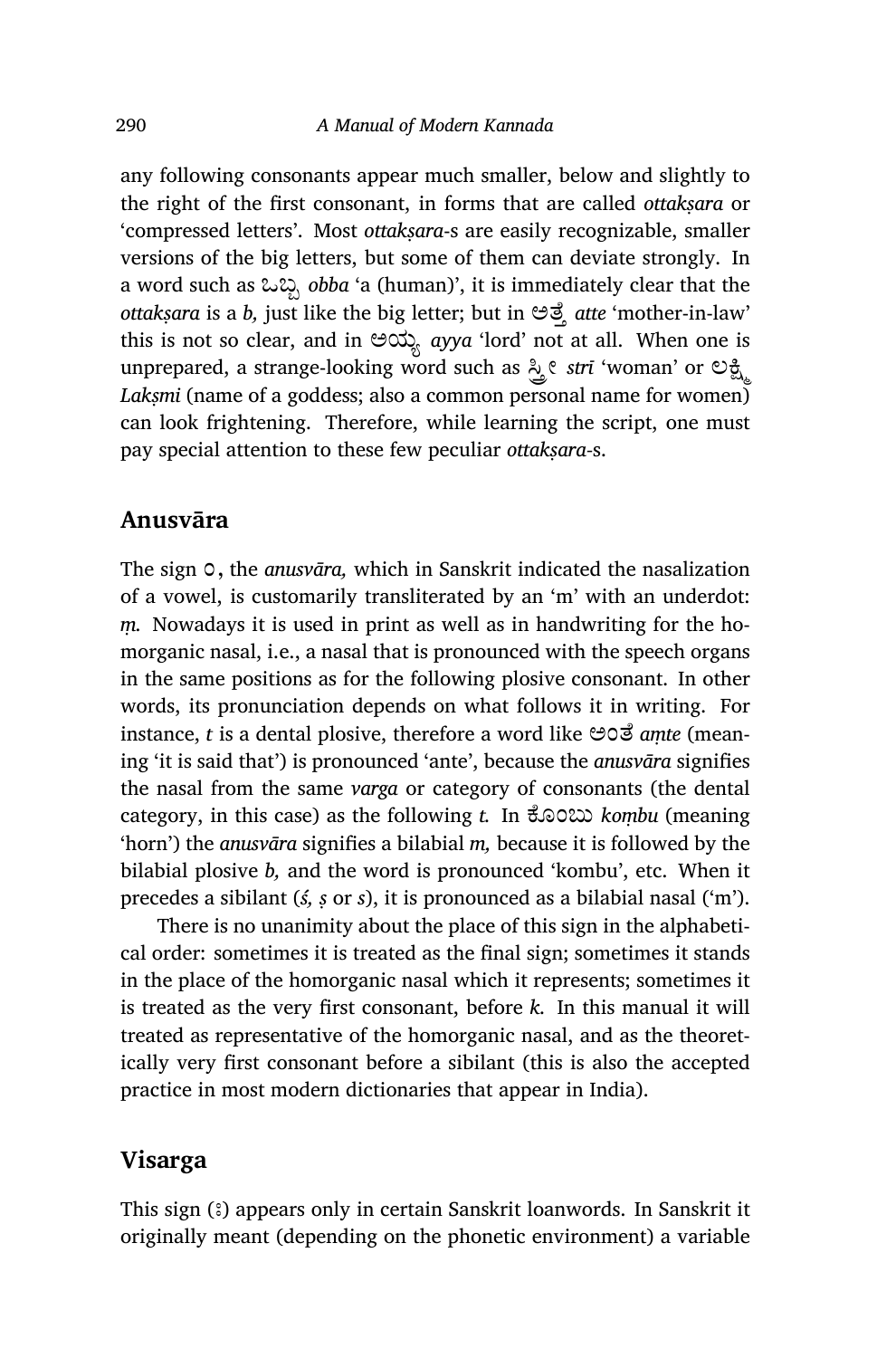aspirant or sibilant. In south India it later became a peculiar, *h-*like aspirant, after which the preceding vowel is gently echoed. A word such as ಪುನಃ *punah* 'again' is pronounced almost like 'punaha' (and often it is thus written by less educated persons: ಪುನಹ). It is usually found at the end of Sanskrit adverbs: ಪುನಃ, ಸದ್ಯಃ, ಪ್ರಾಯಶಃ punah, *sadyaḥ, prāyaśaḥ.* There is no general agreement among dictionaries where the position of the *visarga* in the dictionary order is; usually it is treated as the very first consonant, before *k.*

## **Advice on learning the script**

When learning any new script, it is important to know the graphemically relevant distinctions (i.e., in which respects the various signs differ from each other in such a way that they are recognized as different signs). In the chart that is given below, it will become clear that one such graphemic difference is that certain consonant signs begin, in the lower left corner, with a small wave (e.g.,  $\vec{\lambda}$ ,  $\vec{\lambda}$ , which stand for *na* and *sa*) and others with a round shape (ವ, ಪ, which stand for *va* and *pa*). Another important distinction is that the horizontal bar at the top of the sign can be connected to the lower part (as in  $\vec{\omega}$ ,  $\vec{\omega}$ ) or be separate (this separateness is usually, and in print practically always, emphasized by a small dot or circle, as in  $\vec{\omega}$ ,  $\vec{\lambda}$ ).

In principle, every sign is written left to right and from below up. The learner will understand by simply observing the shapes that this is no hard and fast rule, and that it does not apply to shapes such as ಬ,  $\mathcal{O}, \mathcal{D}$  (where first the small 'infinity sign' is drawn),  $\mathcal{A}, \mathcal{D}, \text{etc.}$ 

The student should carefully study, more than once, the chart that is given below with all the combinations of consonant signs with secondary vowel signs and note those combinations that one perhaps would not expect.

## **Secondary vowel signs**

The secondary signs for vowels are given in the table below. Most of them are attached in a very regular manner to the consonant signs (but beware of the combination consonant  $+ i$ . Also beware of slight irregularities and surprises in *pu, pū, po, pō, phu, phū, pho, phō, mo, mō, vu, vū, vo, vō*).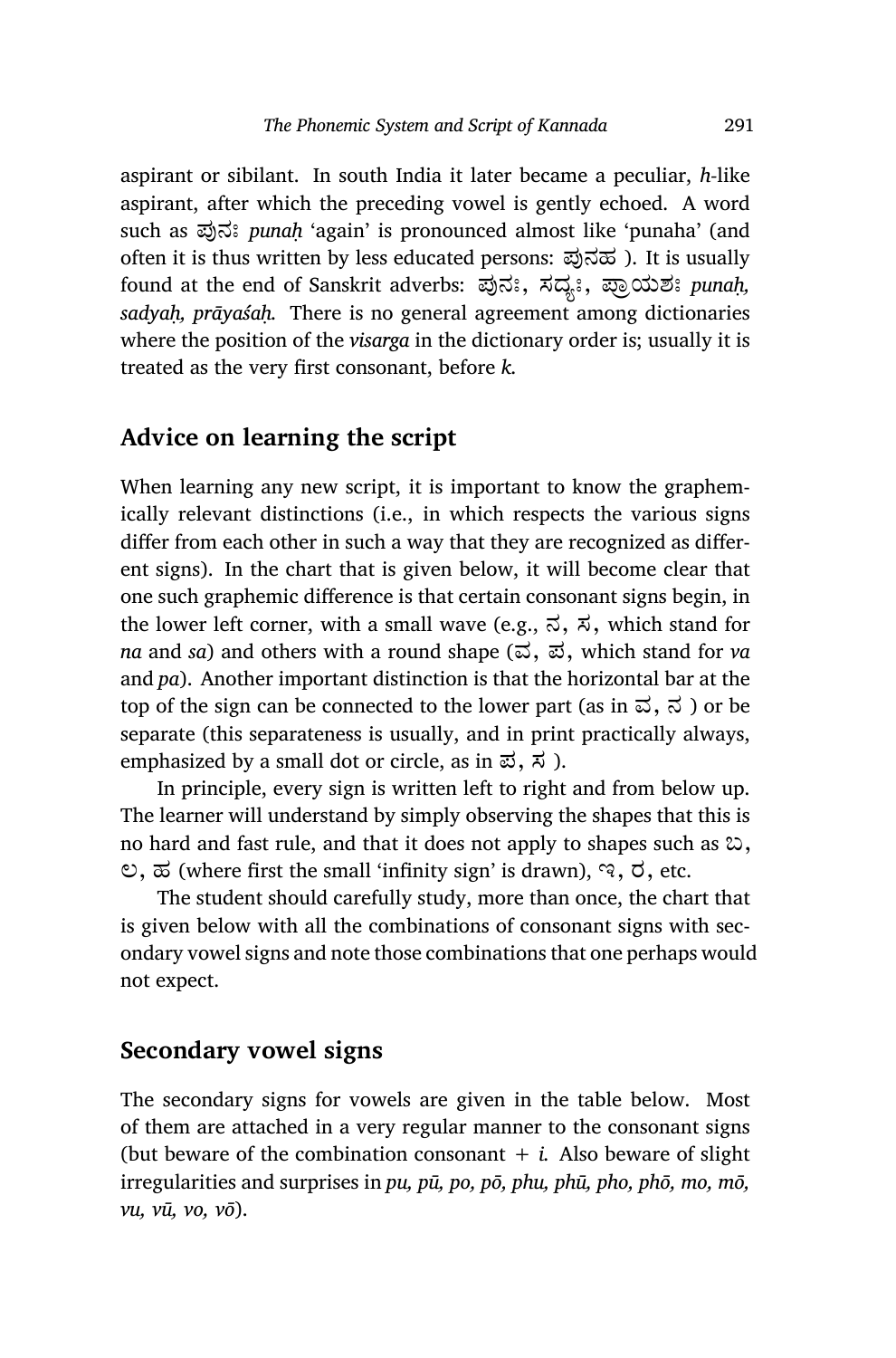|  | $\bar{a}$ i i u $\bar{u}$ $\bar{r}$ e $\bar{e}$ ai o $\bar{o}$ au |  |  |  |  |  |
|--|-------------------------------------------------------------------|--|--|--|--|--|
|  |                                                                   |  |  |  |  |  |

Some of these signs are composite, for instance, the signs for long *ō* or long *ī.* The sign for *o* is a combination of *e* and *ū,* and together with the *dīrgha,* a sign that merely indicates length (as with the long *i* and *e*), a long *ō* is indicated.

The vowels *i* and *e* are both indicated by a small curl; here it is essential to know that if the curl appears as an extension of the basic consonant form, it signifies *i* (as in  $\vec{\sigma}$   $\vec{\sigma}$  *na ni*,  $\vec{\sigma}$   $\vec{\sigma}$  *ra ri*,  $\vec{\omega}$   $\vec{\omega}$  *ba bi*, ಲ ĩ *la li,* ಸ Į *sa si,* ಗ Ć *ga gi,* etc.), but if a horizontal bar (however short it may be) is drawn and the curl appears at the end of that bar, the curl signifies *e* (as in  $\vec{\sigma}$   $\vec{\sigma}$  *na ne*,  $\vec{\sigma}$   $\vec{\sigma}$  *ra re*,  $\vec{\omega}$   $\vec{\omega}$  *ba be*,  $\vec{\omega}$   $\vec{\omega}$  *la le*, ಸ ¡ೆ *sa se,* ಗ ೆ *ga ge,* etc.).

One customarily finds the following table of the Kannada script (combinations of single consonants and vowels) in all Kannada learning manuals. Some purely theoretical combinations, such as the combinations ಞ *ñ* or ಙ *ṅ* with vowels, have not been included here, because they never occur in practice.<sup>8</sup>

|                  | a      |    |  | $\bar{a}$ i i u $\bar{u}$ $\bar{r}$ e $\bar{e}$ ai o $\bar{o}$ |  |  |                                             | au |
|------------------|--------|----|--|----------------------------------------------------------------|--|--|---------------------------------------------|----|
| $\boldsymbol{k}$ | ಕ      |    |  |                                                                |  |  | ಕಾ ಕಿ ಕೀ ಕು ಕೂ ಕೃ ಕೆ ಕೇ ಕೈ ಕೊ ಕೋ ಕೌ         |    |
|                  |        |    |  |                                                                |  |  | kh ಖ ಖಾ ಖಿ ಖೀ ಖು ಖೂ ಖೃ ಖೆ ಖೇ ಖೈ ಖೊ ಖೋ ಖೌ    |    |
| g                |        |    |  |                                                                |  |  | ಗ ಗಾ ಗಿ ಗೀ ಗು ಗೂ ಗೃಗೆ ಗೇ ಗೈ ಗೊ ಗೋ ಗೌ        |    |
|                  |        |    |  |                                                                |  |  | $gh$ ಫ್ ಫಾ ಫಿ ಫೀ ಫು ಫೂ ಫೃ ಫ ಫೕ ಫೃೆ ಫೋ ಫೊ ಫೋ |    |
|                  |        |    |  |                                                                |  |  | $c$ ಚ ಚಾ ಚಿ ಚೀ ಚು ಚೂ ಚೃ ಚೆ ಚೇ ಚೈ ಚೊ ಚೋ ಚೌ   |    |
|                  |        |    |  |                                                                |  |  | $ch$ ಛ ಛಾ ಛಿ ಛೀ ಛು ಛೂ ಛೃ ಛೆ ಛೇ ಛೈ ಛೊ ಛೋ ಛೌ  |    |
|                  |        |    |  |                                                                |  |  | j ಜ ಜಾ ಜಿ ಜೀ ಜು ಜೂ ಜೃ ಜೆ ಜೇ ಜೈ ಜೊ ಜೋ ಜೌ     |    |
|                  |        |    |  |                                                                |  |  | $jh$ ರು ರುಾ ಝಿ ಝೀ ಝು ಝೂ ಝೃಝೆ ಝೇ ಝೈ ಝೊ ರೋ ಝೌ |    |
|                  |        |    |  |                                                                |  |  | ಟ ಟಾ ಟಿ ಟೀ ಟು ಟೂ ಟೃ ಟೆ ಟೇ ಟೈ ಟೊ ಟೋ ಟೌ       |    |
| th               | ಠ      | ರಾ |  |                                                                |  |  | ಠಿ ಠೀ ಠು ಠೂ ಠೃ ಠೆ ಠೇ ಠೈ ಠೊ ಠೋ ಠೌ            |    |
|                  | d ಡ ಡಾ |    |  |                                                                |  |  | ಡಿ ಡೀ ಡು ಡೂ ಡೃ ಡೆ ಡೇ ಡೈ ಡೊ ಡೋ ಡೌ            |    |
|                  |        |    |  |                                                                |  |  | dh ಢ ಢಾ ಢಿ ಢೀ ಢು ಢೂ ಢೃ ಢೆ ಢೇ ಢೈ ಢೊ ಢೋ ಢೌ    |    |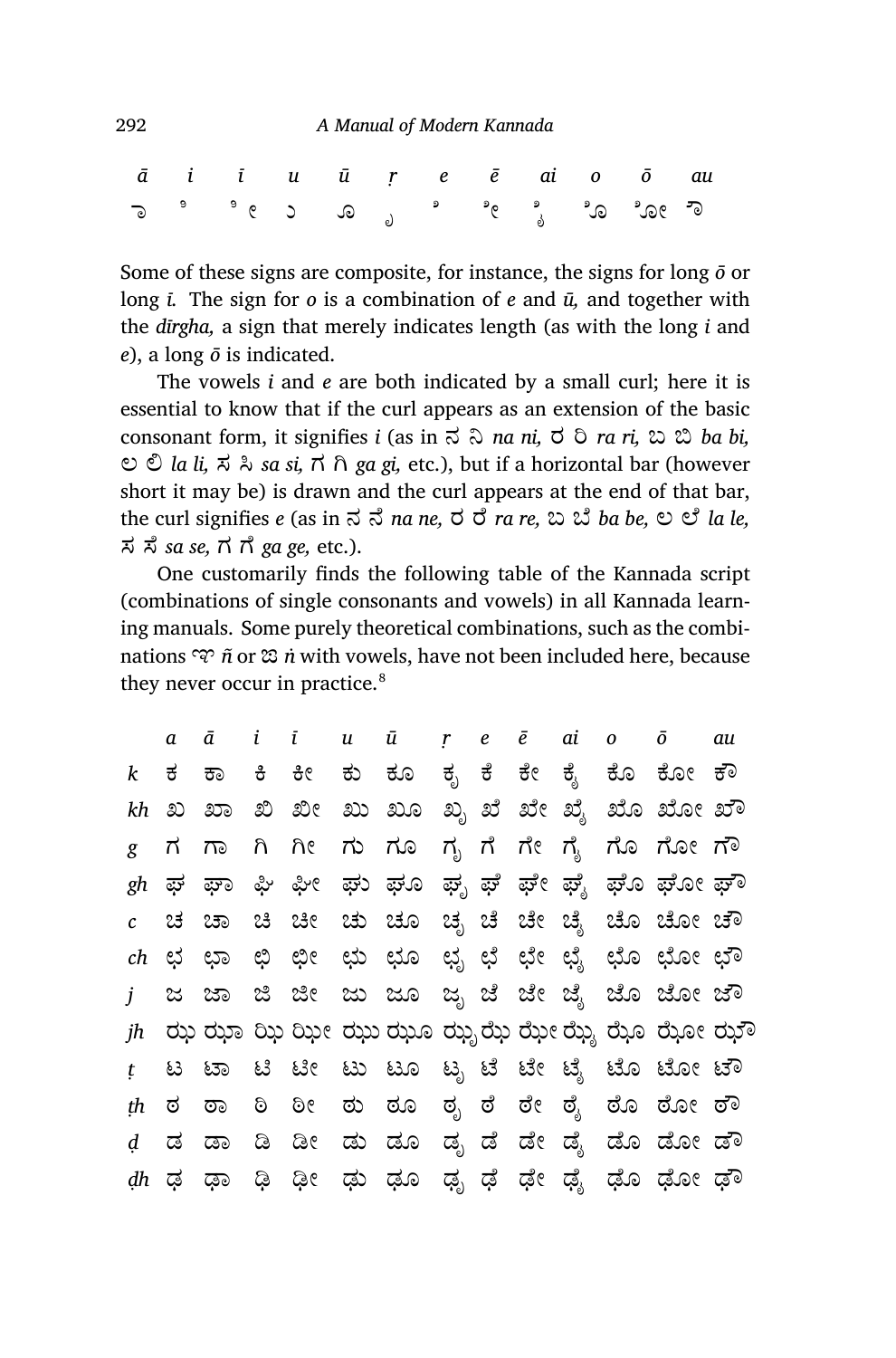| ņ                          | ಣ            |      |       |       |       | ಣಾ ಣಿ ಣೀ ಣು ಣೂ |        |    |    |       | ಣೃ ಣೆ ಣೇ ಣೈ ಣೊ ಣೋ ಣೌ                  |  |
|----------------------------|--------------|------|-------|-------|-------|----------------|--------|----|----|-------|---------------------------------------|--|
| t                          |              | ತ ತಾ | ತಿ    | ತೀ    |       | ತು ತೂ          |        |    |    |       | ತೃ ತೆ ತೇ ತೈ ತೊ ತೋ ತೌ                  |  |
| th                         | ಥ            | ಥಾ   | ශු    | ಥೀ    | ಥು ಥೂ |                | ಥೃ ಥೆ  |    |    |       | ಥೇ ಥೈ ಥೊ ಥೋ ಥೌ                        |  |
| d                          | ದ            | ದಾ   | ದಿ    | ದೀ    | ದು ದೂ |                | ದ್ಭ    | ದೆ | ದೇ |       | ದೈ ದೊ ದೋ ದೌ                           |  |
| dh                         | ಧ            | ಥಾ   | ಧಿ    | ಧೀ    | ಧು ಧೂ |                | ಧೃ     | ಧೆ | ಧೇ |       | ಧೈ ಧೊ ಧೋ ಧೌ                           |  |
| n                          | ನ            | ನಾ   | $\Im$ | $\Im$ | ನು ನೂ |                | ನ್ನ    | ನೆ |    |       | ನೇ ನೈ ನೊ ನೋ ನೌ                        |  |
| $\boldsymbol{p}$           | ಪ            | ಪಾ   | ಪಿ    | ಪೀ    |       | ಪು ಪೂ          | ಪ್ಸ    | ಪೆ | ಪೇ |       | ಪ್ಗೆ ಪೊ ಪೋ ಪೌ                         |  |
| ph                         | ಫ            | ಫಾ   | ಫಿ    | ಫೀ    |       | ಫು ಫೂ          | ಫೃ ಫೆ  |    |    |       | ಫೇ ಫೈ ಫೊ ಫೋ ಫೌ                        |  |
| b                          | ಬ            | ಬಾ   | ಬಿ ಬೀ |       |       | ಬು ಬೂ          |        |    |    |       | ಬೃ ಬೆ ಬೇ ಬೈ ಬೊ ಬೋ ಬೌ                  |  |
| bh                         | ಭ ಭಾ         |      | ಭಿ ಭೀ |       |       |                |        |    |    |       | ಭು ಭೂ ಭೃ ಭೆ ಭೇ ಭೈ ಭೊ ಭೋ ಭೌ            |  |
|                            |              |      |       |       |       |                |        |    |    |       |                                       |  |
| m                          |              |      |       |       |       |                |        |    |    |       | ಮ ಮಾ ಮಿ ಮೀ ಮು ಮೂ ಮೃ ಮೆ ಮೇ ಮೈ ಮೊ ಮೋ ಮೌ |  |
| y                          |              |      |       |       |       |                |        |    |    |       | ಯ ಯಾ ಯಿ ಯೀ ಯು ಯೂ ಯೃಯೆ ಯೇ ಯೈ ಯೊ ಯೋ ಯೌ  |  |
| r                          | ರ            | ರಾ   | ರಿ    | 9Ô    |       |                |        |    |    |       | ರು ರೂ ರೃ ರೆ ರೇ ರೈ ರೊ ರೋ ರೌ            |  |
| l                          | $\mathbb{C}$ | ಲಾ   | ಲಿ    | ಲೀ    |       |                |        |    |    |       | ಲು ಲೂ ಲೃಲೆ ಲೇಲೈ ಲೊಲೋಲೌ                |  |
| ν                          | ವ            | ವಾ   | ವಿ    | ವೀ    |       | ವು ವೂ          |        |    |    |       | ವೃ ವೆ ವೇ ವೈ ವೊ ವೋ ವೌ                  |  |
| ś                          | ಶ            | ಶಾ   | ಶಿ    | ಶೀ    |       | ಶು ಶೂ          | ಶೃ ಶೆ  |    |    | ಶೇ ಶೈ | ಶೊ ಶೋ ಶೌ                              |  |
| S                          | ಷ            | ಷಾ   | ಷಿ    | ಷೀ    | ಷು ಷೂ |                | ಷ್ಯ ಷೆ |    |    |       | ಷೇ ಷೈ ಷೊ ಷೋ ಷೌ                        |  |
| $\boldsymbol{\mathcal{S}}$ | ಸ            | ಸಾ   | ಸಿ    | ಸೀ    |       | ಸು ಸೂ          | ಸ್ಸ    | ಸೆ | ಸೇ | ಸ್ಯೆ  | ಸೊ ಸೋ ಸೌ                              |  |
| h                          | ಹ            | ಹಾ   | ಹಿ    | ಹೀ    | ಹು ಹೂ |                |        |    |    |       | ಹೃ ಹೆ ಹೇ ಹೈ ಹೊ ಹೋ ಹೌ                  |  |

## *Ottakṣara*‑s (secondary consonantal signs)

| ಕ | k |         | kh |   | g | ę,  | gh |    | 'n |
|---|---|---------|----|---|---|-----|----|----|----|
|   |   | ಖ       |    | ∩ |   |     |    | ಙ  |    |
|   | C |         | ch |   |   |     | jh |    | ñ  |
| ಚ |   | رچ      |    | ಜ |   | ىيە |    | ఞ  |    |
|   | t |         | ţh |   | ạ |     | ₫h |    | ņ  |
| ಟ |   | $\odot$ |    | ಢ |   | Q   |    | ಣ  |    |
|   | t |         | th |   | d |     | dh |    | n  |
| م |   | ඛ       |    | ω |   | ధు  |    | વે |    |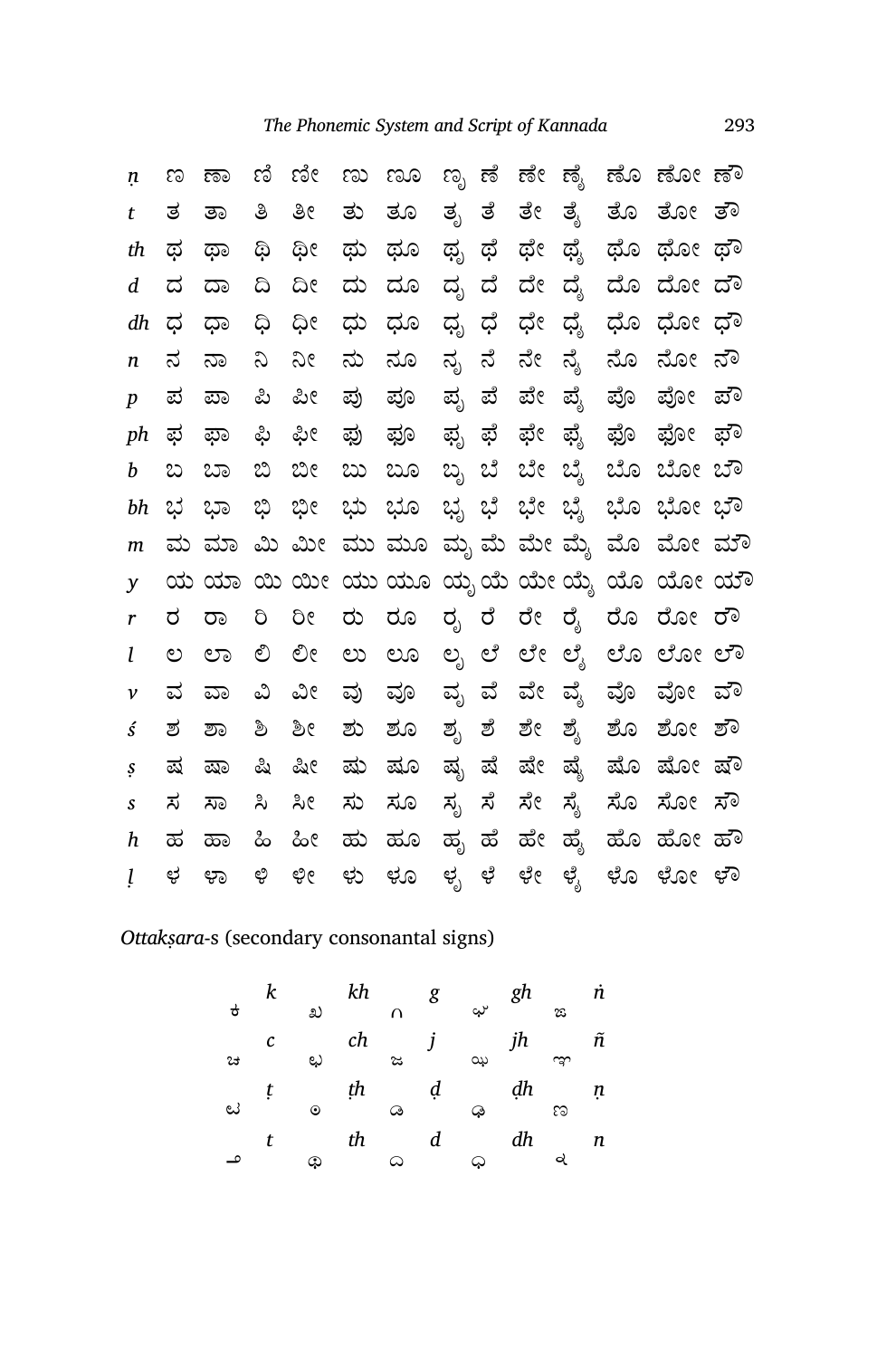| ಪ        |               |                                                      |                    |               | $p \rightarrow ph \rightarrow b$ | bh           | ළ | m |
|----------|---------------|------------------------------------------------------|--------------------|---------------|----------------------------------|--------------|---|---|
| బ్       |               | $\begin{array}{cc} y & r \\ & \bigcup & \end{array}$ | $\sim \frac{l}{l}$ |               | ವ                                | $\mathcal V$ |   |   |
|          | $\mathcal{S}$ | $\omega$ $\zeta$                                     |                    | $\mathcal{S}$ |                                  |              |   |   |
| $\infty$ | h             | $\epsilon$                                           |                    |               |                                  |              |   |   |
|          |               |                                                      |                    |               |                                  |              |   |   |

Examples of the use of *ottakṣara‑*s:

| ಅಕ್ಕ     | akka      | elder sister            |
|----------|-----------|-------------------------|
| ಉತ್ಖನ    | utkhanana | excavation              |
| ಹಗ್ಧ     | hagga     | rope                    |
| ಹೆಚ್ಚು   | heccu     | much                    |
| ಮ್ಲೇಚ್ಪ  | mlēccha   | barbarian,<br>foreigner |
| ಅಜ್ಜ     | ajja      | grandfather             |
| ಜ್ಞಾನ    | jñāna     | knowledge               |
| ಬೆಟ್ಸ    | betta     | hill, mountain          |
| ದಡ್ಡ     | daḍḍa     | dunce                   |
| ಅಣ್ಣ     | anna      | elder brother           |
| ಅಪ್ಪ     | appa      | father                  |
| ಕೊಬ್ಬು   | kobbu     | fat                     |
| ಉದ್ಭವ    | udbhava   | origin                  |
| ಅಮ್ಮ     | amma      | mother                  |
| ಅಯ್ಯ     | ayya      | lord                    |
| ಪ್ರಭಾವ   | prabhāva  | influence               |
| ಕ್ಲಿ ಷ್ಟ | klista    | complex                 |
| ತತ್ವ     | tatva     | principle               |
| ಉತ್ಸವ    | utsava    | feast                   |
| ಕಳ್ಳ     | kaḷḷa     | thief                   |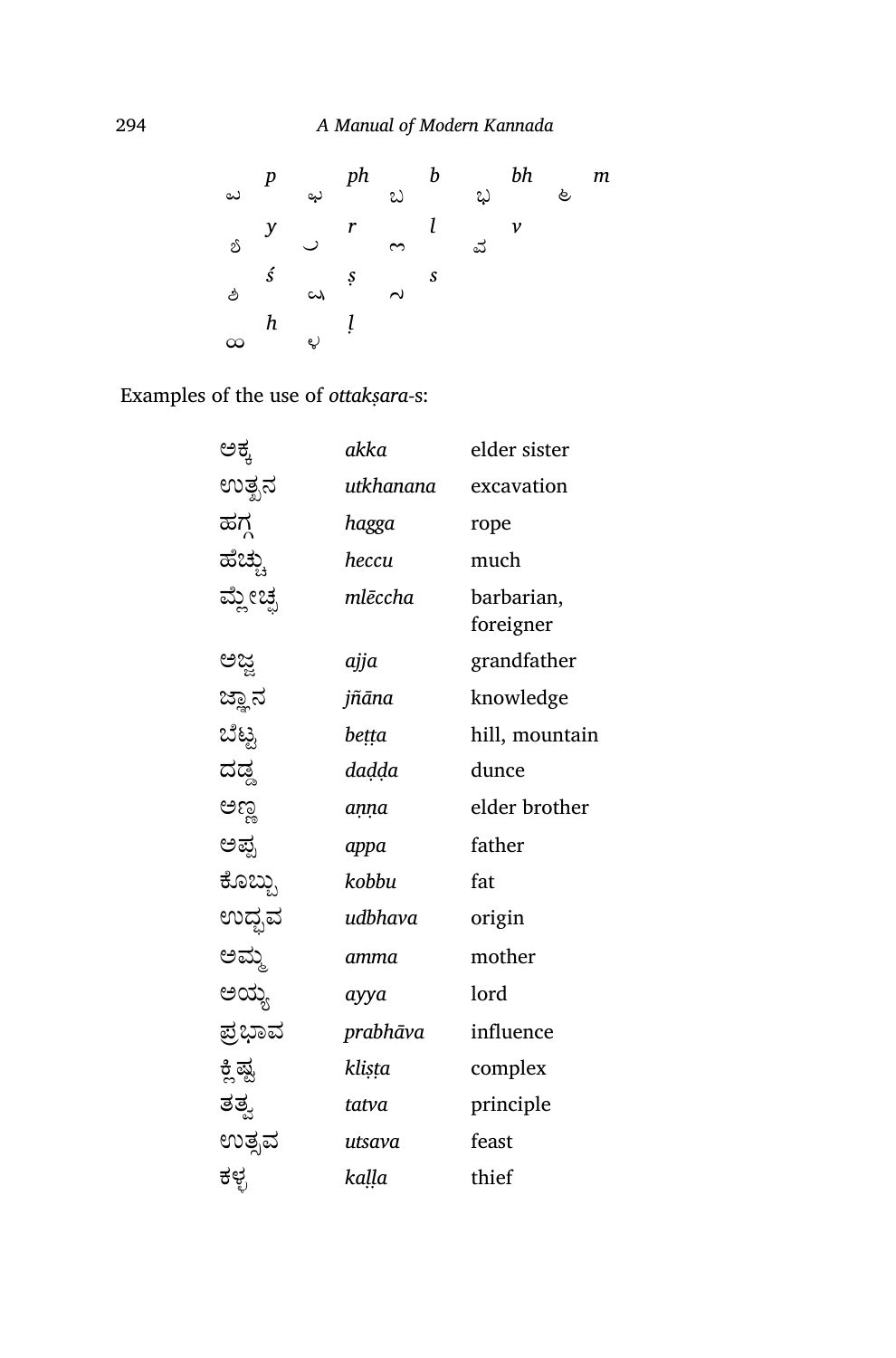Beginners have some difficulties with the sign  $\varepsilon$ , which is called  $\vec{\sigma}$ *rēpha* and means that an *r* is pronounced *before* the consonant *after* whose sign it is written. For example: ಕಮ *karma* 'trace of an earlier deed, e.g., a deed committed in a previous life'. The same word can also be written  $\vec{\sigma} \vec{\sigma}$ . It is to some extent a matter of personal taste, whether one writes karma (and similar words) in the first or the second manner, although the second possibility tends to occur more in the northern part of the Kannada speech area (northern Karnataka and southern Maharashtra). A clear majority of Kannada users prefers the *rēpha.*

For the sake of completeness, it should also be mentioned that two more consonants exist that are found only in Old Kannada and older Middle Kannada texts: the 'old *r*' ಱ *ṟ* (an alveolar *r*) and the 'old *l*' ೞ *ḻ* (a retroflex vibrant or fricative: the final consonant of *tamiḻ,* the name of the neighbouring Dravidian language, which in modern Kannada is called ತĢಳು *tamiḷu*). From the twelfth century onwards, these two consonants were gradually replaced by *r* and *ḷ.*

Another sign that has practically disappeared from modern use is the  $\epsilon$  for a final *n*. (This should not be mistaken for the *rēpha*.) Because all Kannada words end in a vowel since the twelfth century, and because one can write an *n* that is not followed by a vowel as  $\vec{\infty}$ , the ancient sign  $\epsilon$  is hardly seen any more.

With the help of the following examples, the learner will be able to understand how to write Kannada script.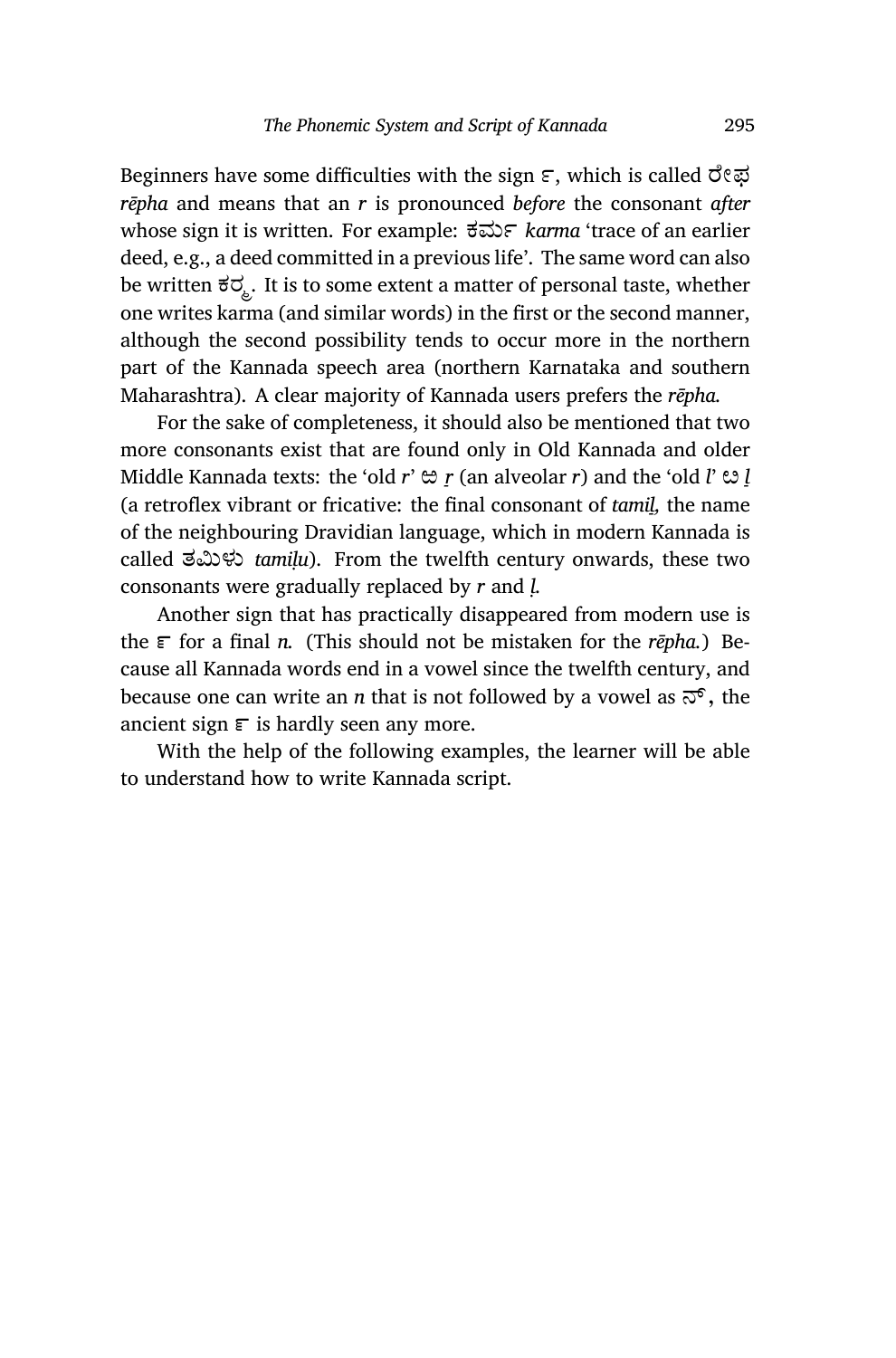

It may be helpful for the learner to see one and the same sentence in different typefaces, so that one develops an awareness of what is essential in the graphs and what is not: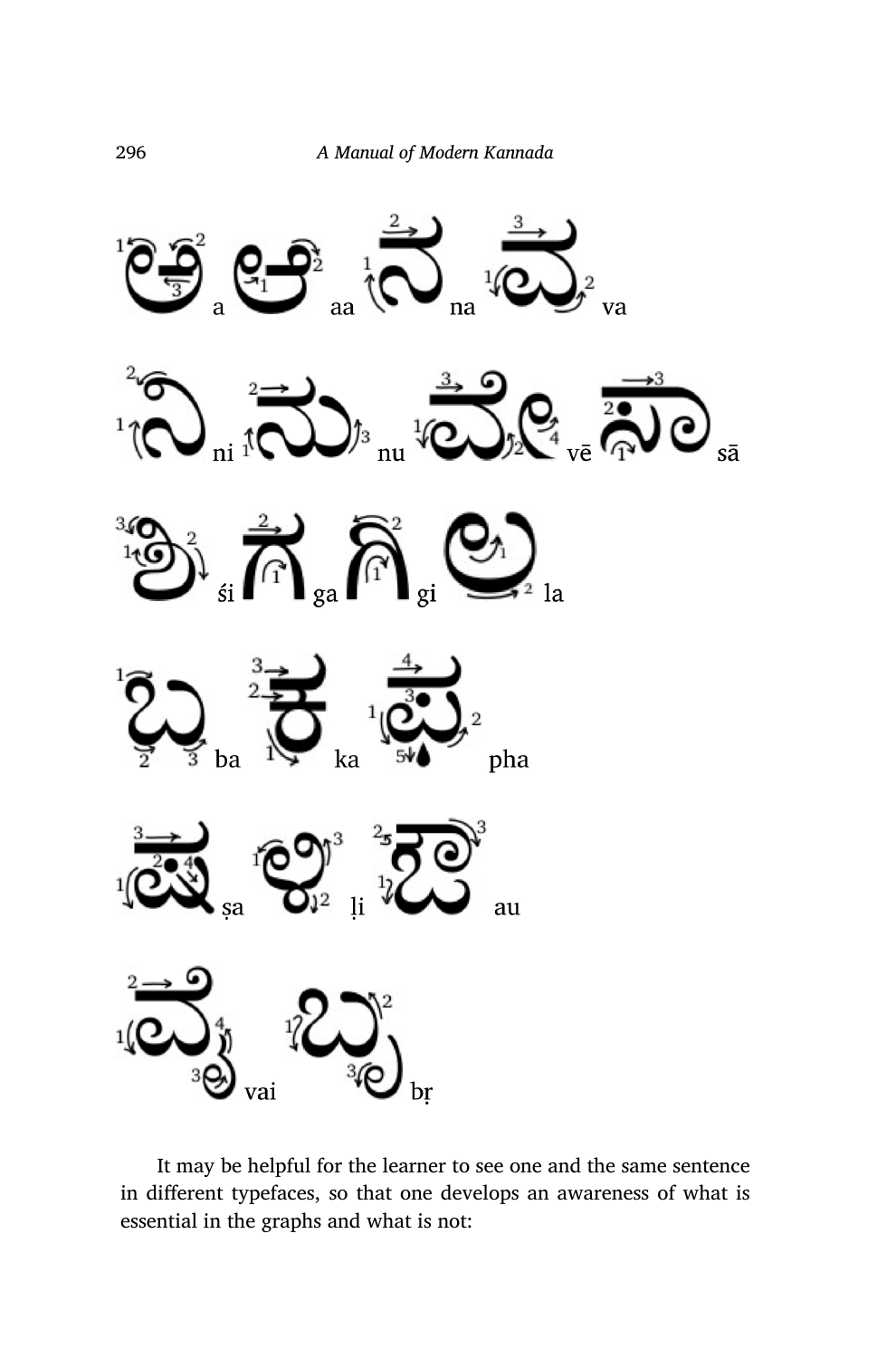

## **Reading exercise**

(Try to read the following sentences, checking your attempts with the help of the Latin transliteration, without thinking about the grammar for the time being.)

| ಮರದ ಕೆಳಗೆ ಏನಿದೆ?                          | Marada kelage ēnide?                             | What lies under the<br>tree?                |
|-------------------------------------------|--------------------------------------------------|---------------------------------------------|
| ಅವರು ಬೇಗ<br>ಮಲಗಿದರು.                      | Avaru bēga malagidaru. He went to sleep          | early.                                      |
| ಊಟ ಚೆನ್ನಾಗಿದೆ.                            | ūta cennāgide.                                   | The meal tasted good.                       |
| ಮನೆಯ ಹತ್ತಿರ ಕೆರೆ<br>ಇದೆ.                  | Maneya hattira kere<br>ide.                      | There is a water tank<br>near the house.    |
| ದೇವರ ದಯದಿಂದ<br>ನಮಗೆ ಒಳ್ಳೆಯದು<br>ಆಗುತ್ತದೆ. | Dēvara dayadimda<br>namage olleyadu<br>āguttade. | By God's grace good<br>things happen to us. |
| ತುಂಬ ಜನ ಇಲ್ಲಿ<br>ನಿಂತಿದ್ದಾರೆ.             | Tumba jana illi<br>nimtiddāre.                   | Many people are<br>standing here.           |
| ನನ್ನ ಕೆಲಸ ಹೇಗಿದೆ?                         | Nanna kelasa hēgide?                             | How is my work?                             |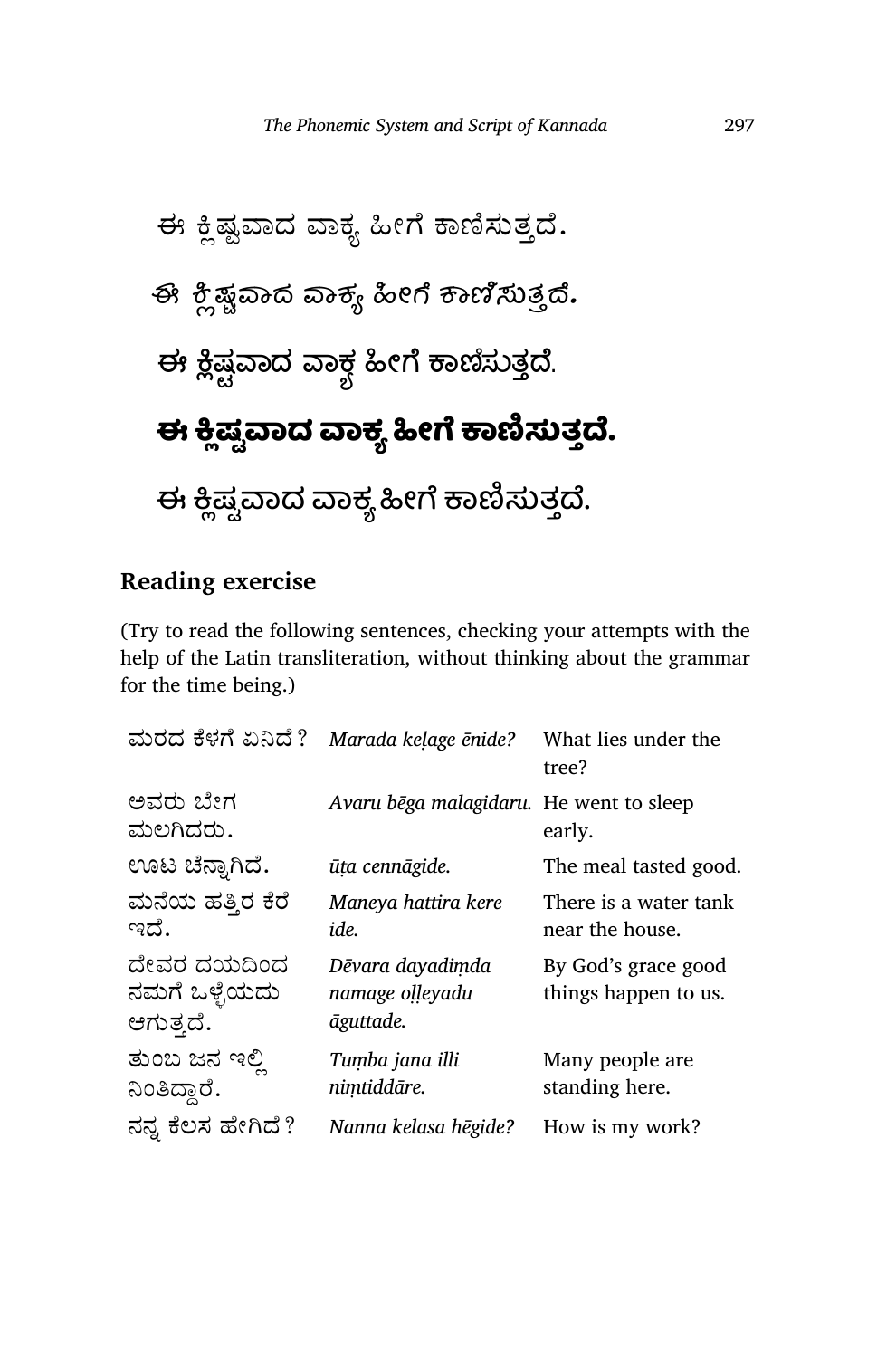298 *A Manual of Modern Kannada*

| ಬಹಳ ಅಪರೂಪವಾಗಿ                                      | Bahala aparūpavāgi                                   | They come here                                         |
|----------------------------------------------------|------------------------------------------------------|--------------------------------------------------------|
| ಬರುತ್ತಾರೆ.                                         | baruttāre.                                           | rarely.                                                |
| ಆ ಕೆಲಸ<br>ಮಾಡುವವರು<br>ಯಾವಾಗಲೂ<br>ಯಶಸ್ವಿಯಾಗುತ್ತಾರೆ. | ā kelasa māduvavaru<br>yāvāgalū<br>yaśasviyāguttāre. | Those who do this<br>work always become<br>successful. |
| ಕನ್ನಡ ಒಂದು ಹಳೆಯ,                                   | Kannada omdu haleya,                                 | Kannada is an old,                                     |
| ಸುಂದರವಾದ ಭಾಷೆ;                                     | sumdaravāda bhāse;                                   | beautiful language; if                                 |
| ನೀವು ಕಲಿತರೆ ಅದನ್ನು                                 | nīvu kalitare adannu                                 | you learn it, you will                                 |
| ತುಂಬ ಮೆಚ್ಚುವಿರಿ.                                   | tumba meccuviri.                                     | like it a lot.                                         |

## **Vocabulary (in Kannada order)**

| adannu      | that (accusative case) |
|-------------|------------------------|
| aparūpavāgi | rarely                 |
| avaru       | they (plural, human)   |
| ūța         | meal                   |
| ēnu         | what                   |
| omdu        | one, a                 |
| oḷḷeyadu    | good thing             |
| kalitare    | if [one] learns        |
| kere        | tank, water reservoir  |
| kelasa      | work                   |
| kelage      | under                  |
| cennāgide   | is good                |
| jana        | people                 |
| tumba       | many                   |
| daya        | grace, mercy           |
| dēva        | god                    |
| nanna       | my                     |
|             |                        |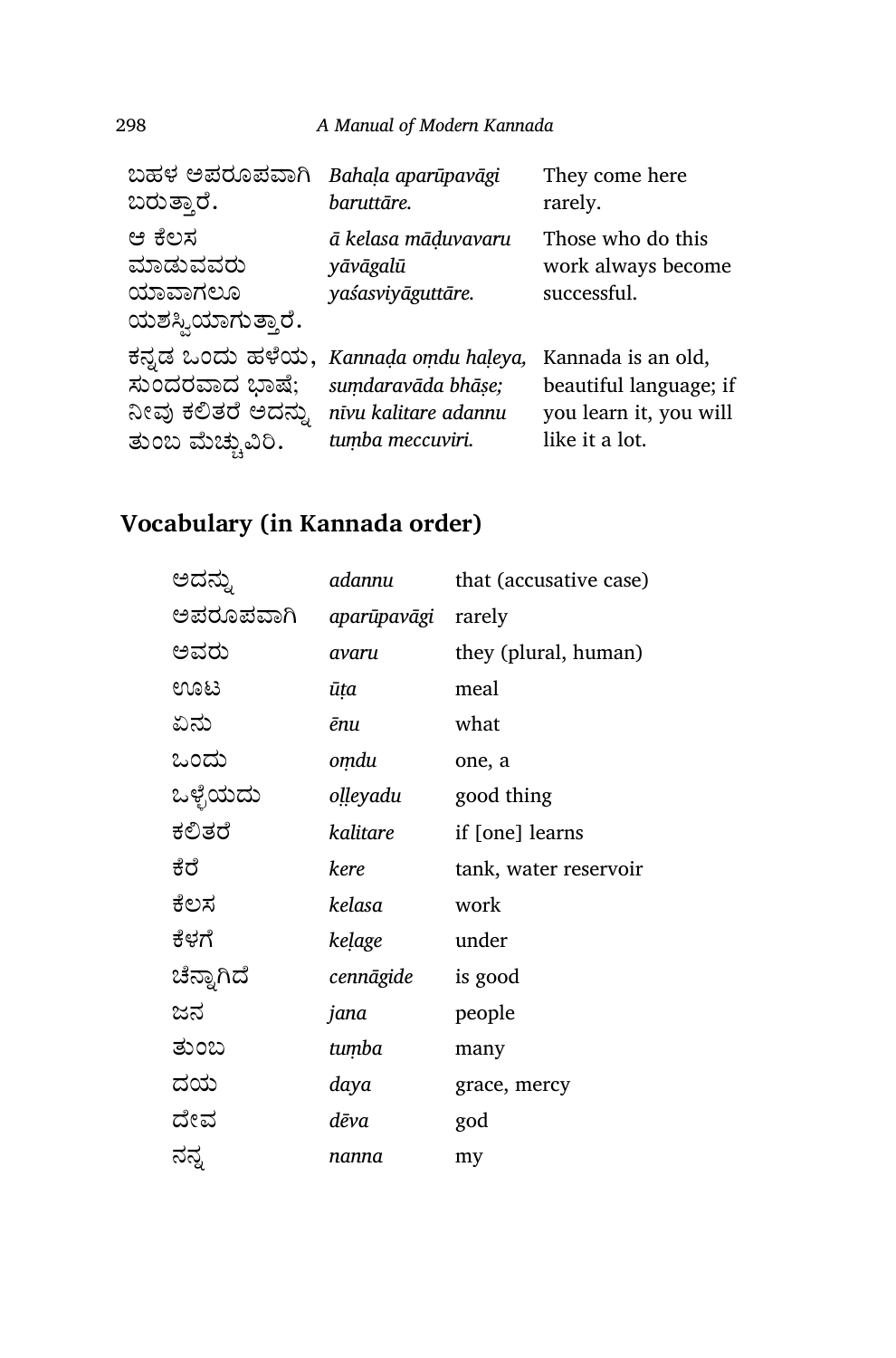| ನಮಗೆ        | namage                | us (dative case)         |
|-------------|-----------------------|--------------------------|
| ನಿಂತಿದ್ದಾರೆ | nimtiddāre            | they stand               |
| ನೀವು        | nīvu                  | you (plural / honorific) |
| ಬರುತ್ತಾರೆ   | baruttāre             | they come                |
| ಬಹಳ         | bahaḷa                | many                     |
| ಬೇಗ         | bēga                  | fast, soon               |
| ಭಾಷೆ        | bhāṣe                 | language                 |
| ಮನೆ         | mane                  | house                    |
| ಮರ          | mara                  | tree, wood               |
| ಮಲಗು        | malagu                | to go to sleep, lie down |
| ಮಾಡು        | māḍu                  | to do, make              |
| ಮೆಚ್ಚುವಿರಿ  | meccuviri             | you will like            |
| ಯಶಸ್ವಿ      | yaśasvi               | glorious, successful     |
| ಯಾವಾಗಲೂ     | yāvāgalū              | always                   |
| ಸುಂದರವಾದ    | sumdaravāda beautiful |                          |
| ಹತ್ತಿರ      | hattira               | close                    |
| ಹಳೆಯ        | haļeya                | old                      |
| ಹೇಗೆ        | hēge                  | how                      |

#### *Notes*

 $1$  The symbols at the top of the inscription identify the site as a Jaina religious site, with the hand in *abhayamudre* (Sanskrit *abhayamudrā*) bestowing fearlessness under the *svastika* that symbolizes the four categories of life forms that through the *ratnatraya* or three jewels of Jaina doctrine can pass to *siddhaśile* (Sanskrit *siddhaśilā*) or the abode of the eternally liberated souls. The site should remain blessed as long as the sun and moon continue to exist.

<sup>2</sup> A minority of authors who write about Indian languages seem to take Sanskrit as a starting point and prefer to treat any *e* and *o* as a long vowel (as they are in Sanskrit and in most modern north Indian languages) and do not use a macron to indicate when an *e* or *o* is long, but a breve to indicate that the vowel is short: *ĕ, ŏ.*